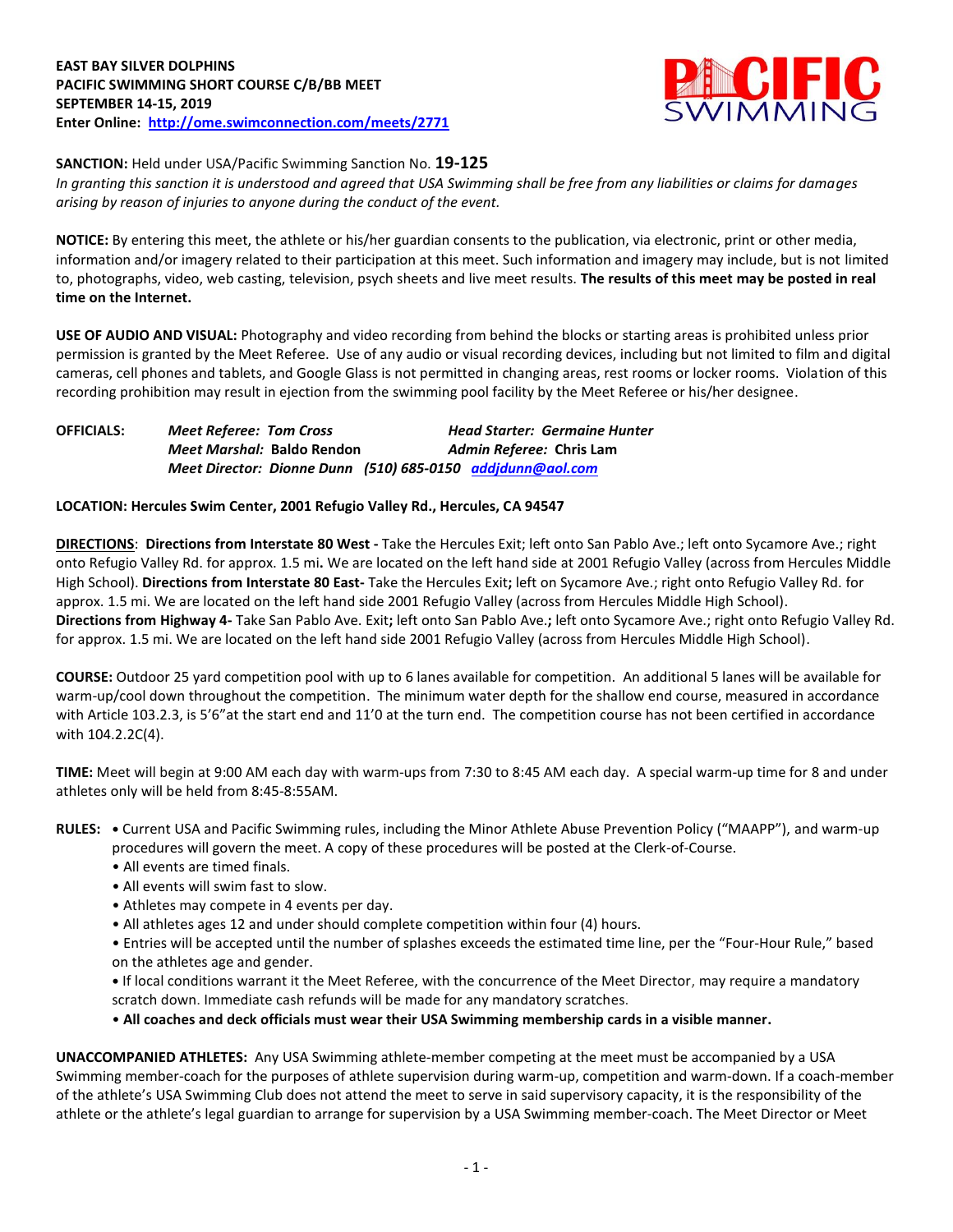Referee may assist the athlete in making arrangements for such supervision; however, it is recommended that such arrangements be made in advance of the meet by the athlete's USA Swimming Club Member-Coach.

**RACING STARTS:** Any athlete entered in the meet must be certified by a USA Swimming member-coach as being proficient in performing a racing start, or must start each race from within the water. When unaccompanied by a member-coach, it is the responsibility of the athlete or the athlete's legal guardian to ensure compliance with this requirement.

#### **RESTRICTIONS:** • Smoking and the use of other tobacco products is prohibited on the pool deck, in the locker rooms, in spectator seating, on standing areas and in all areas used by athletes, during the meet and during warm-up periods.

- Sale and use of alcoholic beverages is prohibited in all areas of the meet venue.
- No glass containers are allowed in the meet venue.
- No propane heater is permitted except for snack bar/meet operations.
- All shelters must be properly secured.
- Deck Changes are prohibited.

• Operation of a drone, or any other flying apparatus, is prohibited over the venue (pools, athlete/coach areas, spectator areas and open ceiling locker rooms) any time athletes, coaches, officials and/or spectators are present.

• Destructive devices, to include but not limited to, explosive devices and equipment, firearms (open or concealed), blades, knives, mace, stun guns and blunt objects are strictly prohibited in the swimming facility and its surrounding areas. If observed, the Meet Referee or his/her designee may ask that these devices be stored safely away from the public or removed from the facility. Noncompliance may result in the reporting to law enforcement authorities and ejection from the facility. Law enforcement officers are exempt per applicable laws.

**ELIGIBILITY:** Athletes must be current members of USA Swimming and enter their name and registration number on the meet entry card as they are shown on their Registration Card. If this is not done, it may be difficult to match the athlete with the registration and times database. The meet host will check all athlete registrations against the SWIMS database and if not found to be registered, the Meet Director shall accept the registration at the meet (a \$10 surcharge will be added to the regular registration fee). Duplicate registrations will be refunded by mail.

• Athletes in the "BB" Division must have met at least the listed "BB" time standard. Athletes in the "B" Division must have met at least the listed "B" time standard. All entry times slower than the listed "B" time standard will be in the "C" Division. For 8&U, athletes in the "A" division must have met at least the listed "A" time standard.

• Entries with **"NO TIME" will be ACCEPTED**

- Disabled athletes are welcome to attend this meet and should contact the Meet Director or Meet Referee regarding any special accommodations on entry times and seeding per Pacific Swimming policy.
- Athletes 19 years of age and over may compete in the meet for time only, no awards. Such athletes must have met standards for the 17-18 age group.
- The athlete's age will be the age of the athlete on the first day of the meet.

**ENTRY PRIORITY:** Meet entries will not be accepted any earlier than August 10, 2019. Entries from members of year round Zone 2 clubs in "good standing" postmarked or entered online by 12:00 am August 17 will be given 1<sup>st</sup> priority acceptance. Entries from members of all Zone 2 clubs (year round and seasonal) postmarked or entered online between 12:00am August 17, 2019 and 11:59pm August 24, 2019 will be given  $2^{nd}$  priority acceptance. All entries from Zone 2, all other Pacific LSC Zones and other LSC's, either postmarked, entered online or hand delivered by the entry deadline will be considered in the order that they are received.

# **\*\* NOTE: Athletes who falsify their entry form by listing a club to which they are not legitimately associated will be rejected from the meet. Further, entry fees will not be refunded and they may be referred to the Pacific Swimming Review Committee for disciplinary action.**

**ENTRY FEES:** \$4.00 per event plus an \$8.00 participation fee per athlete. Entries will be rejected if payment is not sent at time of request. No refunds will be made, except mandatory scratch-downs.

RELAY ENTRY FEES: \$9.00 per relay team. Athletes must be entered in the meet to participate in relays. Relay events are entered by coaches submitting relay cards on the day the relays are due to be swum and not by individuals. All relays will be deck seeded and entries and fees must be delivered on Saturday, September 14, and Sunday, September 15 before 10:30 AM to the clerk of the course or meet director. MAKE CHECKS PAYABLE TO: "EAST BAY SILVER DOLPHINS" *or* "EBSD"

**ONLINE ENTRIES:** To enter online go to **<http://ome.swimconnection.com/meets/2771>** to receive an immediate entry confirmation. This method requires payment by credit card. Swim Connection, LLC charges a processing fee for this service, equal to \$1 per athlete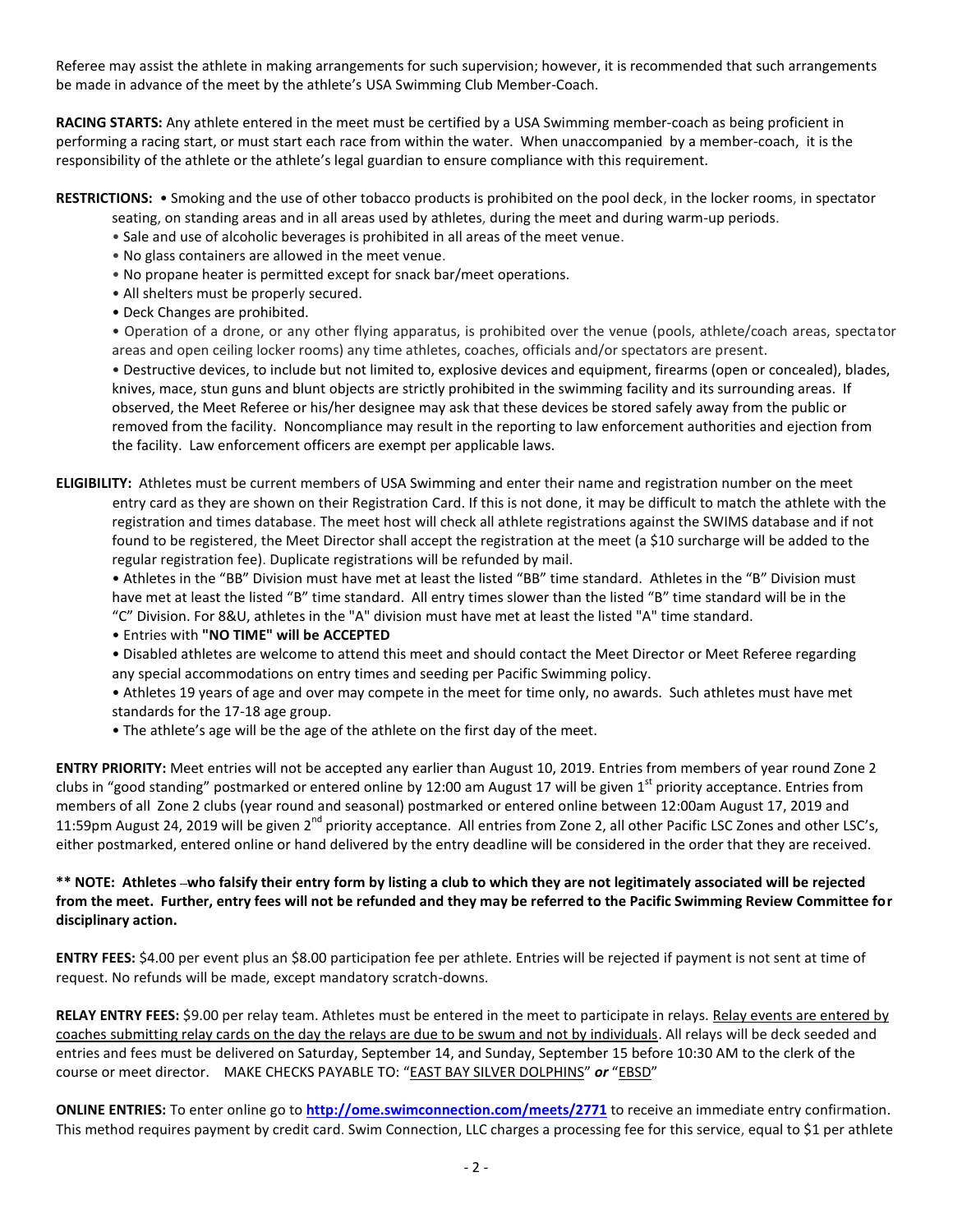plus 5% of the total Entry Fees. Please note that the processing fee is a separate fee from the Entry Fees. If you do not wish to pay the processing fee, enter the meet using a mail entry. **Entering online is a convenience, is completely voluntary, and is in no way required or expected of an athlete by Pacific Swimming.** Online entries will be accepted through **Thursday September 5, 2019 at 11:59 p.m**. or until meet reaches capacity, whichever comes first.

**MAILED OR HAND DELIVERED ENTRIES**: Entries must be on the attached consolidated entry form. Forms must be filled out completely and printed clearly with athlete's best time. Entries must be postmarked by midnight, **Tuesday September 3, 2019** or hand delivered by 12 noon **Wednesday September 4, 2019**. No late entries will be accepted. No refunds will be made, except mandatory scratch downs. Requests for confirmation of receipt of entries should include a self-addressed envelope.

**Make check payable to**: East Bay Silver Dolphins **Mail or Hand Deliver entries to:** Dionne Dunn, 244 Cinnabar Way, Hercules, CA 94547

**CHECK-IN:** The meet will be deck seeded. Athletes must check-in at the Clerk-of-Course. No event shall be closed more than 30 minutes before the scheduled start of the session. Close of check-in for all individual events shall be no more than 60 minutes before the estimated time of the start of the first heat of the event. Athletes who do not check in will not be seeded and will not be allowed to compete in that event.

**SCRATCHES:** Any athletes not reporting for or competing in an individual timed final event they have checked in for shall not be penalized. Athletes who must withdraw from an event after it is seeded are requested to inform the referee immediately.

**AWARDS:** The first 8 places will be awarded for 9-10, 11-12, 13-14, 15-16, 17-18 age groups in each division (C/B/BB). 8 & U will be awarded in each division (PC-A, PC-B, and PC-C). All athletes achieving an A time for the first time will be awarded a standard A medal, regardless of place achieved in the event. No awards will be given for athletes 19 years of age and older. Note: Individual awards must be picked up at the meet. We will not mail or distribute awards after the meet.

## **ADMISSION:** Free. A program will be available for \$3.00

**SNACK BAR & HOSPITALITY:** A snack bar will be available throughout the competition. Coaches and working deck officials will be provided lunch. Hospitality will serve refreshments to timers and volunteers.

**MISCELLANEOUS:** No overnight parking is allowed. Facilities will not be provided after meet hours.

**MINIMUM OFFICIALS:** The Meet Referee shall conduct an inventory of Officials and shall compare the number of athletes entered against the number of Officials that worked representing each team per day of the meet. Those teams who have not provided sufficient Officials in a day of the meet, in accordance with the table below, will be fined \$100 per missing Official per day.

| Number of athletes entered in meet<br>per team per day | Number of trained and carded officials<br>required |  |  |  |  |  |  |
|--------------------------------------------------------|----------------------------------------------------|--|--|--|--|--|--|
| $1 - 10$                                               |                                                    |  |  |  |  |  |  |
| 11-25                                                  |                                                    |  |  |  |  |  |  |
| 26-50                                                  |                                                    |  |  |  |  |  |  |
| $51 - 75$                                              |                                                    |  |  |  |  |  |  |
| 76-100                                                 |                                                    |  |  |  |  |  |  |
| Every 20 Athletes over 100                             |                                                    |  |  |  |  |  |  |

|                           |           | <b>SATURDAY</b>       |                    | <b>SUNDAY</b>           |               |                     |                     |  |  |  |
|---------------------------|-----------|-----------------------|--------------------|-------------------------|---------------|---------------------|---------------------|--|--|--|
| 8 & UN                    | $9-10$    | $11 - 12$             | 13-18              | <b>8 &amp; UN</b>       | $9 - 10$      |                     | $13 - 18$           |  |  |  |
| 100 Free                  | 200 Free  | 200 Free              | 200 Free           | 100 IM                  | 100 IM        | 100 IM              | 200 IM              |  |  |  |
| 25 Fly                    | 25 Fly*   | <b>50 Fly</b>         | 50 Fly*            | <b>50 Fly</b>           | <b>50 Fly</b> | <b>100 Fly</b>      | <b>100 Fly</b>      |  |  |  |
| 50 Breast                 | 50 Breast | 100 Breast            | 100 Breast         | 25 Breast               | 25 Breast*    | 50 Breast           | 50 Breast*          |  |  |  |
| 50 Free                   | 50 Free   | 50 Free               | 50 Free            | 25 Free                 | 100 Free      |                     | 100 Free            |  |  |  |
| 50 Back                   | 50 Back   | 100 Back              | 100 Back           | 25 Back                 | 25 Back*      | 50 Back             | 50 Back*            |  |  |  |
| 100 Medley Relay $\Omega$ |           | $200$ Medley $\Omega$ | 200Medley $\Omega$ | 100 Free Relay $\Omega$ |               | $200$ Free $\Omega$ | $200$ Free $\Omega$ |  |  |  |
| (Mixed)                   |           | Relay(Mixed)          | Relay(Mixed)       | (Mixed)                 |               | Relay(Mixed)        | Relay(Mixed)        |  |  |  |

## **EVENT SUMMARY**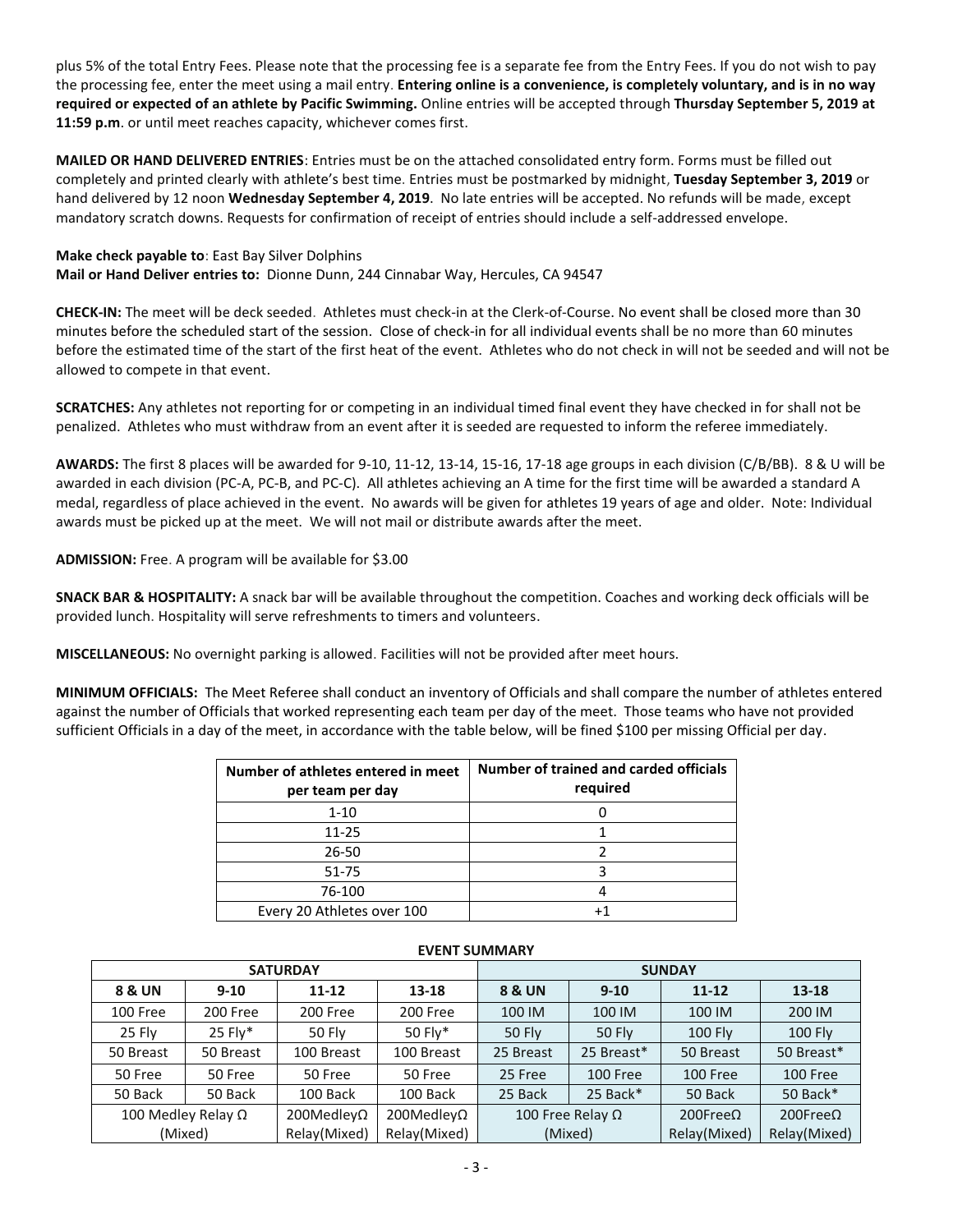## **EVENTS**

#### \*These events are not recognized by USA-S/PC and will not be awarded

\*\* **FOR SEEDING PURPOSES,** 9-10 ages **enter your 50 yard time for** that stroke, 13 & over ages **enter your 100 yard time for** that stroke

|               | Saturday September 14, 2019                     |                | Sunday September 15, 2019                                                                                                           |                                               |  |  |
|---------------|-------------------------------------------------|----------------|-------------------------------------------------------------------------------------------------------------------------------------|-----------------------------------------------|--|--|
| <b>EVENT#</b> | <b>EVENT</b>                                    | <b>EVENT#</b>  | <b>EVENT#</b>                                                                                                                       | <b>EVENT</b>                                  |  |  |
|               | 15 & Over 200 Free                              | $\overline{2}$ | 53                                                                                                                                  | 15 & Over200 IM                               |  |  |
|               | 13-14 200 Free                                  | $\overline{4}$ | 55                                                                                                                                  | 13-14 200 IM                                  |  |  |
|               | 11-12 200 Free                                  | 6              | 57                                                                                                                                  | 11-12 100 IM                                  |  |  |
|               | 9-10 200 Free                                   | 8              | 59                                                                                                                                  | 9-10 100 IM                                   |  |  |
|               | 8 & Under 100 Free                              | 10             | 61                                                                                                                                  | 8 & Under 100 IM                              |  |  |
|               | 13 & Over 50 Fly*                               | 12             | 63                                                                                                                                  | 15 & Over 100 Fly                             |  |  |
|               | 11-12 50 Fly                                    | 14             | 65                                                                                                                                  | 13-14 100 Fly                                 |  |  |
|               | 9-10 25 Fly*                                    | 16             | 67                                                                                                                                  | 11-12 100 Fly                                 |  |  |
|               | 8 & Under 25 Fly                                | 18             | 69                                                                                                                                  | 9-10 50 Fly                                   |  |  |
|               | 15 & Over 100 Breast                            | 20             | 71                                                                                                                                  | 8 & Under 50 Fly                              |  |  |
|               | 13-14 100 Breast                                | 22             | 73                                                                                                                                  | 13 & Over 50 Breast*                          |  |  |
|               | 11-12 100 Breast                                | 24             | 75                                                                                                                                  | 11-12 50 Breast                               |  |  |
|               | 9-10 50 Breast                                  | 26             | 77                                                                                                                                  | 9-10 25 Breast*                               |  |  |
|               | 8 & Under 50 Breast                             | 28             | 79                                                                                                                                  | 8 & Under 25 Breast                           |  |  |
|               | 15 & Over 50 Free                               | 30             | 81                                                                                                                                  | 15 & Over 100 Free                            |  |  |
|               | 13-14 50 Free                                   | 32             | 83                                                                                                                                  | 13-14 100 Free                                |  |  |
|               | 11-12 50 Free                                   | 34             | 85                                                                                                                                  | 11-12 100 Free                                |  |  |
|               | 9-10 50 Free                                    | 36             | 87                                                                                                                                  | 9-10 100 Free                                 |  |  |
|               | 8 & Under 50 Free                               | 38             | 89                                                                                                                                  | 8 & Under 25 Free                             |  |  |
|               | 15 & Over 100 Back                              | 40             | 91                                                                                                                                  | 13 & Over 50 Back*                            |  |  |
|               | 13-14 100 Back                                  | 42             | 93                                                                                                                                  | 11-12 50 Back                                 |  |  |
|               | 11-12 100 Back                                  | 44             | 95                                                                                                                                  | 9-10 25 Back*                                 |  |  |
|               | 9-10 50 Back                                    | 46             | 97                                                                                                                                  | 8 & Under 25 Back                             |  |  |
|               | 8 & Under 50 Back                               | 48             | 99                                                                                                                                  | 11-12 200 Free Relay<br>(Mixed) $\Omega$      |  |  |
|               | 11-12 200 Medley Relay<br>(Mixed) $\Omega$      |                | 100                                                                                                                                 | 10 & Under 100 Free Relay<br>(Mixed) $\Omega$ |  |  |
|               | 10 & Under 100 Medley<br>Relay (Mixed) $\Omega$ |                | 101                                                                                                                                 | 13 & Over 200 Free Relay<br>(Mixed) $\Omega$  |  |  |
|               | 13 & Over 200 Medley<br>Relay (Mixed) Ω         |                | $\Omega$ Relays may be "mixed" gender within an<br>relay may be composed of girl or boy athlet<br>completely of one gender of athle |                                               |  |  |

|                | Saturday September 14, 2019                |                |  |
|----------------|--------------------------------------------|----------------|--|
| <b>EVENT#</b>  | <b>EVENT</b>                               | <b>EVENT#</b>  |  |
| $\mathbf{1}$   | 15 & Over 200 Free                         | $\overline{2}$ |  |
| $\overline{3}$ | 13-14 200 Free                             | 4              |  |
| 5              | 11-12 200 Free                             | 6              |  |
| $\overline{7}$ | 9-10 200 Free                              | 8              |  |
| $9\,$          | 8 & Under 100 Free                         | 10             |  |
| 11             | 13 & Over 50 Fly*                          | 12             |  |
| 13             | 11-12 50 Fly                               | 14             |  |
| 15             | 9-10 25 Fly*                               | 16             |  |
| 17             | 8 & Under 25 Fly                           | 18             |  |
| 19             | 15 & Over 100 Breast                       | 20             |  |
| 21             | 13-14 100 Breast                           | 22             |  |
| 23             | 11-12 100 Breast                           | 24             |  |
| 25             | 9-10 50 Breast                             | 26             |  |
| 27             | 8 & Under 50 Breast                        | 28             |  |
| 29             | 15 & Over 50 Free                          | 30             |  |
| 31             | 13-14 50 Free                              | 32             |  |
|                |                                            | 34             |  |
| 33             | 11-12 50 Free                              |                |  |
| 35             | 9-10 50 Free                               | 36             |  |
| 37             | 8 & Under 50 Free                          | 38             |  |
| 39             | 15 & Over 100 Back                         | 40             |  |
| 41             | 13-14 100 Back                             | 42             |  |
| 43             | 11-12 100 Back                             | 44             |  |
| 45             | 9-10 50 Back                               | 46             |  |
| 47             | 8 & Under 50 Back                          | 48             |  |
| 49             | 11-12 200 Medley Relay<br>(Mixed) $\Omega$ |                |  |
| 50             | 10 & Under 100 Medley<br>Relay (Mixed) Ω   |                |  |
| 51             | 13 & Over 200 Medley<br>Relay (Mixed) Ω    |                |  |

Use the following URL to find the time standards: <http://www.pacswim.org/swim-meet-times/standards>